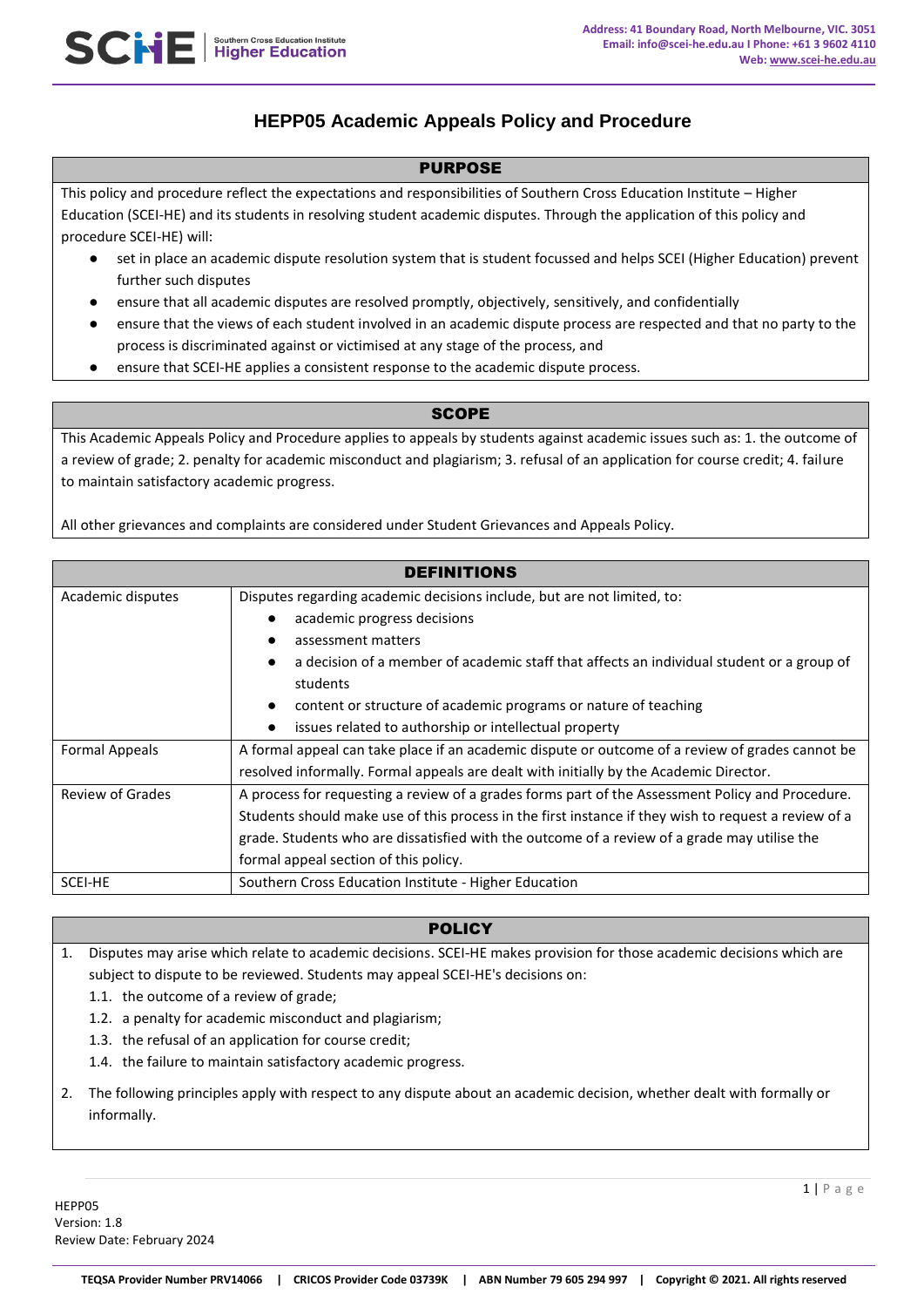

- 2.1. The policy will always be readily available to students and staff. It is published on SCEI-HE's public website. Students are entitled to access the academic dispute procedures set out in this policy regardless of the course in which they are enrolled.
- 2.2. All disputes will be resolved as quickly as possible.
- 2.3. The timeframes specified in these procedures should always be followed unless there are exceptional circumstances. If the timeframe is to be exceeded, the student must always be informed of the length of, and the reason for, the delay.
- 2.4. All disputes must be treated confidentially at all stages in the dispute resolution process. Access to information about a dispute must be restricted to those staff who need to be informed so that they may be properly involved in the dispute resolution process.
- 2.5. The fact that a student has made a complaint or appealed a decision under these procedures will not disadvantage the student in any way, especially by way of subsequent victimisation or discrimination.
- 2.6. Academic disputes will be handled in an unbiased manner and will take into account the principles of procedural fairness.
- 2.7. Any person involved in an academic dispute process will be allowed the support and advice they need to participate effectively. While a conciliatory approach is preferred and encouraged, it may be appropriate, in some circumstances, that the student and/or staff member has another person speak on his or her behalf.
- 2.8. In order to facilitate the resolution of academic disputes, it is important that staff establish and maintain proper records and documentation once a complaint becomes formal.
- 2.9. Staff are also advised to keep notes of any informal discussions with students. Copies of documents which are provided to students should be kept, as well as a record of the date on which the documents were provided.
- 2.10. Students have a right of supervised access to all documents concerning their appeal. This right does not apply to any documents for which SCEI-HE claims legal professional privilege.
- 2.11.Given the nature of many academic disputes, SCEI-HE expects that most concerns will be resolved informally. This form of resolution provides an opportunity for open and direct dialogue between the student and academic staff member. Furthermore, informal resolution normally provides the most time effective mechanism for resolving academic disputes.
- 2.12. The academic dispute resolution process will be free of charge to the student.

#### PROCEDURE

There are four stages in the process associated with the resolution of an academic dispute. Each stage represents an increase in the formality with which the dispute is managed. The stages of the process are:

Stage 1 - Informal resolution between the student and academic staff member

Stage 2 - Appeal to the Course Coordinator

Stage 3 – Formal written appeal to the Academic Director

Stage 4 - External appeal to a relevant body

When escalating a dispute, a student must present evidence that the previous determination either lacked academic judgement or did not follow due process.

#### **Stage 1 - Informal Resolution between student and academic staff member**

When a student has an academic dispute, he or she should first discuss the matter with the academic staff member concerned. If the student has any concerns about raising the matter with this person, then he or she should discuss the matter with Student Welfare and/or the Course Coordinator.

HEPP05 Version: 1.8 Review Date: February 2024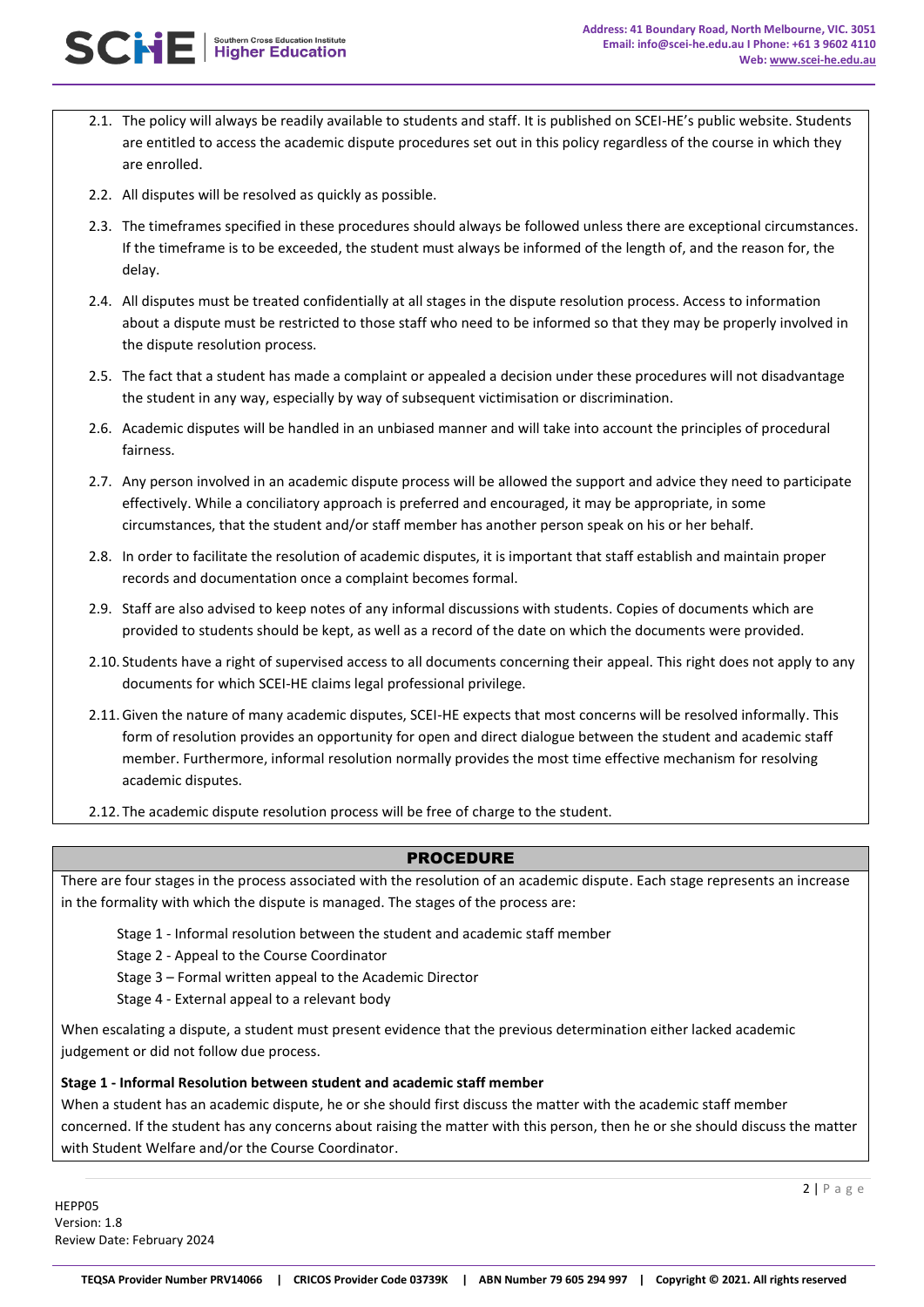SCEI-HE expects that in most cases the discussion of the dispute with the relevant staff member will result in a prompt resolution of the matter which both parties will find acceptable.

If this informal approach to dealing with the student's grievance does not lead to an acceptable resolution within 14 days of the matter being raised, then a more formal process for resolution of the matter can be pursued at the discretion of the student.

#### **Stage 2 – Appeal to the Course Coordinator**

**SCHE** | Southern Cross Education Institute

Additional appeals on academic grounds must be made directly to the Course Coordinator.

If the academic dispute has not been settled to your satisfaction with the class teacher, the student may take their academic dispute to the Course Coordinator. You may wish to inform the Student Welfare Officer that you are unsatisfied with the class teacher's decision in the matter and intend to escalate the appeal.

If you decide to appeal the assessment grade with the Course Coordinator, you must make this request within ten (10) days of receiving the grade for your assessment.

The Course Coordinator will view the evidence associated with the academic dispute and make a decision that will result in one of the following:

- You will be given an opportunity to re-sit an alternate exam, or given time to re-write the assignment or assessment piece in question.
- The coordinator may cross-mark your assessment to determine whether the original assessment and grade were fair and accurate
- The Coordinator may make an assessment that suggests a strategy for additional preparation for assessments at a tertiary level
- The Coordinator may decide that the original grade is justified and that a re-sit or additional/alternate assessment is not warranted.

If the student is unsatisfied with the decision made by the Course Coordinator, an appeal can be made, in writing, to the Academic Director.

#### **Stage 3 – Formal Written Appeal to the Academic Director**

The student may make an appeal to the Academic Director by completing the form: HEFOR08 Appeal of Academic Assessment Form, and submitting it to Student Welfare, or to the Course Coordinator. The form will be passed to the Academic Director. This application must be made within five (5) days of the decision received from the previous appeal to the Course Coordinator.

The Academic Director, upon reviewing the evidence for the appeal, may make a decision on the appeal or, convene a panel of academic staff unconnected with the original or subsequent assessment and appeals (that is, not the original class teacher or the Course Coordinator) to help assess the student's case for re-assessment, re-sitting an alternate exam or re-submitting a fresh assignment.

The panel may consist of: teachers familiar with the subject material, general teaching academics, student welfare officers, members of SCEI-HE's Academic Board or from the Teaching and Learning Committee.

The Academic Director will start the process of considering the appeal within 10 working days of receiving the HEFOR08 Appeal of Academic Assessment Form and will acknowledge receipt of the appeal in writing to the student. The Academic Director will ensure all steps are taken to resolve the appeal within 20 working days.

In considering the appeal, the Academic Director may arrange a meeting with the student to further explore the nature of the dispute.

After consideration of the written evidence presented in the HEFOR08 Appeal of Academic Assessment Form, and a copy of the assessment piece in question, the panel will make a decision on the appeal. The decision will result in one of the following: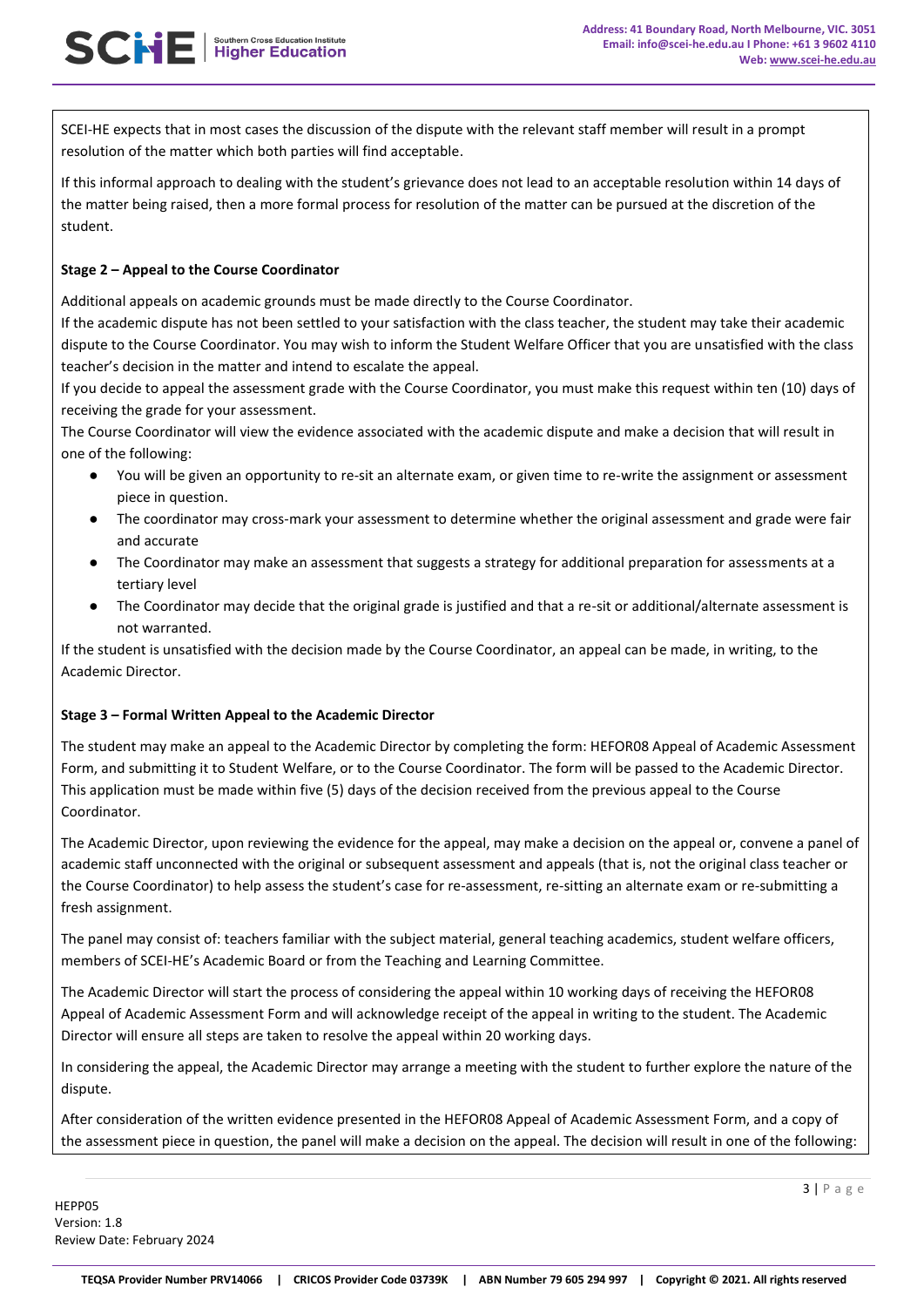- The assessment is re-evaluated
- The student is granted another attempt to achieve a Pass grade (exam re-sit, re-submission of assignment etc.)
- The Course Coordinator's decision is upheld and the original grade is confirmed

If the final decision adversely affects the student's course progression, the Panel may make recommendation:

- That the student applies for a period of course deferment, during which remedial courses of study, designed to better prepare and equip the student for tertiary study, will be identified and recommended. After completion of such a course, the student will be better prepared to re-commence the enrolled course.
- If the standing grade is likely to result in a Fail grade for the subject, the student may apply to re-enrol in the subject when it is next delivered. This may result in additional course fees and a variation to the student's study visa, if International

If the appeal is upheld, the Academic Director will immediately notify relevant staff of the actions required for a resolution.

All parties involved in the dispute will be provided with a written report on the steps taken to resolve the issue within 20 working days of the commencement of the process.

If the appeal is not upheld, then all parties concerned will be provided with a written explanation detailing the reasons for that decision.

The Academic Director will retain a written record of the appeal and its outcome.

There is no financial cost to students for internal appeals.

#### **Stage 4 - External Appeal**

In the event of the student remaining dissatisfied with the result or conduct of SCEI (Higher Education)'s internal procedures, the student has a right to seek an external appeal from bodies such as:

- The Victorian Ombudsman<https://www.ombudsman.vic.gov.au/Complaints/Got-a-Complaint>
- The Overseas Students Ombudsman<https://www.ombudsman.gov.au/How-we-can-help/overseas-students>
- The Resolution Institute's Expert determination service <https://www.resolution.institute/>

SCEI-HE will pay 50% of financial expenses incurred to students from external appeals processes.

#### **Record Keeping and confidentiality**

Records of all disputes and the outcomes of disputes dealt with according to these procedures will be maintained for a period of at least five (5) years. All parties to a dispute will be allowed access to these records, upon written request to the Academic Director or the Student Administration Manager.

All records relating to academic appeals will be treated as confidential and will be kept separately to the student's file in a secure environment in accordance with SCEI-HE's Records Management and Privacy policies.

A copy of the statement of the findings at each stage of the process will be provided to the student.

A register of academic appeals will be maintained on SCEI-HE's Student Management System.

For each academic dispute, the following is recorded:

- details of the parties involved
- the documents lodged
- details of the complaint/appeal
- details of the resolution or other outcome

**Communication to staff and students:** This policy document will be made available to all students, and to those seeking to enrol in a course of study with SCEI-HE.

HEPP05 Version: 1.8 Review Date: February 2024